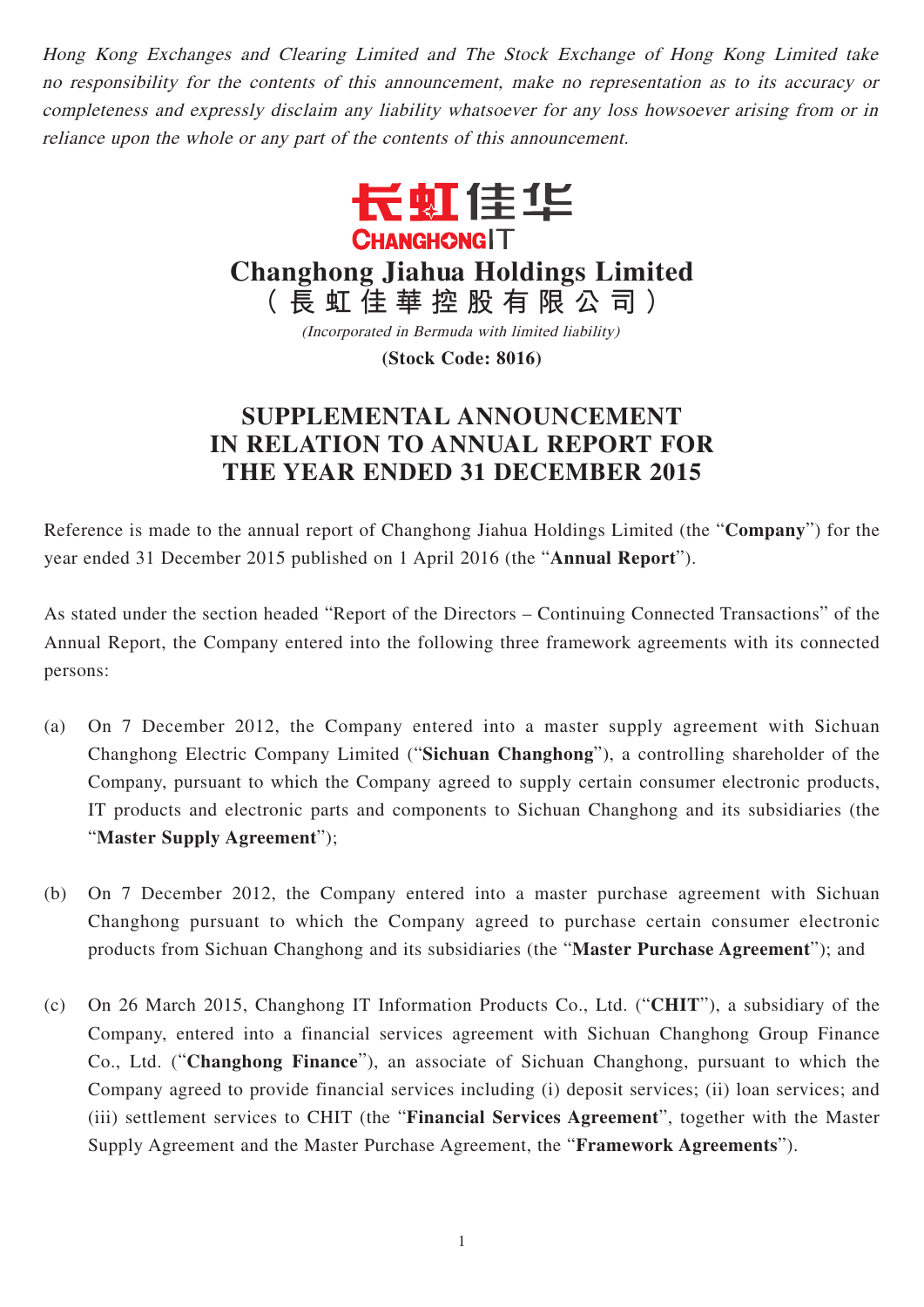As Sichuan Changhong and Changhong Finance are the connected persons of the Company under the Rules Governing the Listing of Securities on the Growth Enterprises Market of the Stock Exchange (the "**GEM Listing Rules**"), the transactions contemplated under the Framework Agreements during the year ended 31 December 2015 constituted connected transactions under Chapter 20 of the GEM Listing Rules.

For compliance with the disclosure requirements under Chapter 20 of the GEM Listing Rules, the board of directors of the Company (the "**Board**") would like to supplement the following pricing and payment terms of the Framework Agreements:

- (A) pursuant to the Master Supply Agreement, (i) the prices of the customer electronic products, IT products and electronic parts and components to be supplied by the Company to Sichuan Changhong shall be determined and negotiated based on normal commercial terms and with reference to the prevailing fair market prices of comparable products, and such prices shall be no less favourable to the Company than that available from independent third parties, and (ii) the payment by Sichuan Changhong depends on the products to be supplied, and the volume and time of delivery for each transaction, payment is generally expected to be made by telegraphic transfer within 35 to 45 days from the date of delivery or irrevocable letter of credit;
- (B) pursuant to the Master Purchase Agreement, (i) the prices of the consumer electronic products and components to be purchased by the Company from Sichuan Changhong shall be determined and negotiated based on normal commercial terms and with reference to the prevailing fair market prices of comparable products, and such prices shall be no less favourable to the Company than that available from independent third parties, and (ii) the payment by the Company depends on the products to be purchased, and the volume and time of delivery for each transaction, payment is generally expected to be made by telegraphic transfer payable within 35 to 45 days from the date of delivery or by transferable letter of credit; and
- (C) pursuant to the Financial Services Agreement,
	- in relation to the deposit services, the interest rate applicable to any deposits make available to Changhong Finance will be determined in the ordinary course of business and shall not be less than (i) the minimum interest rate prescribed by the People's Bank of China ("**PBOC**") at such relevant time, and (ii) the interest rate available to CHIT from other major commercial banks in the People's Republic of China ("**PRC**") independent to CHIT in respect of the same type of deposits;
	- in relation to the loan services, the interest rate of the loans to be granted by Changhong Finance to CHIT will be determined in the ordinary course of business and shall not be higher than (i) the maximum interest rate prescribed by PBOC at such relevant time; and (ii) the interest rate charged against CHIT by other major commercial banks in the PRC independent to CHIT in respect of the same type of loans; and